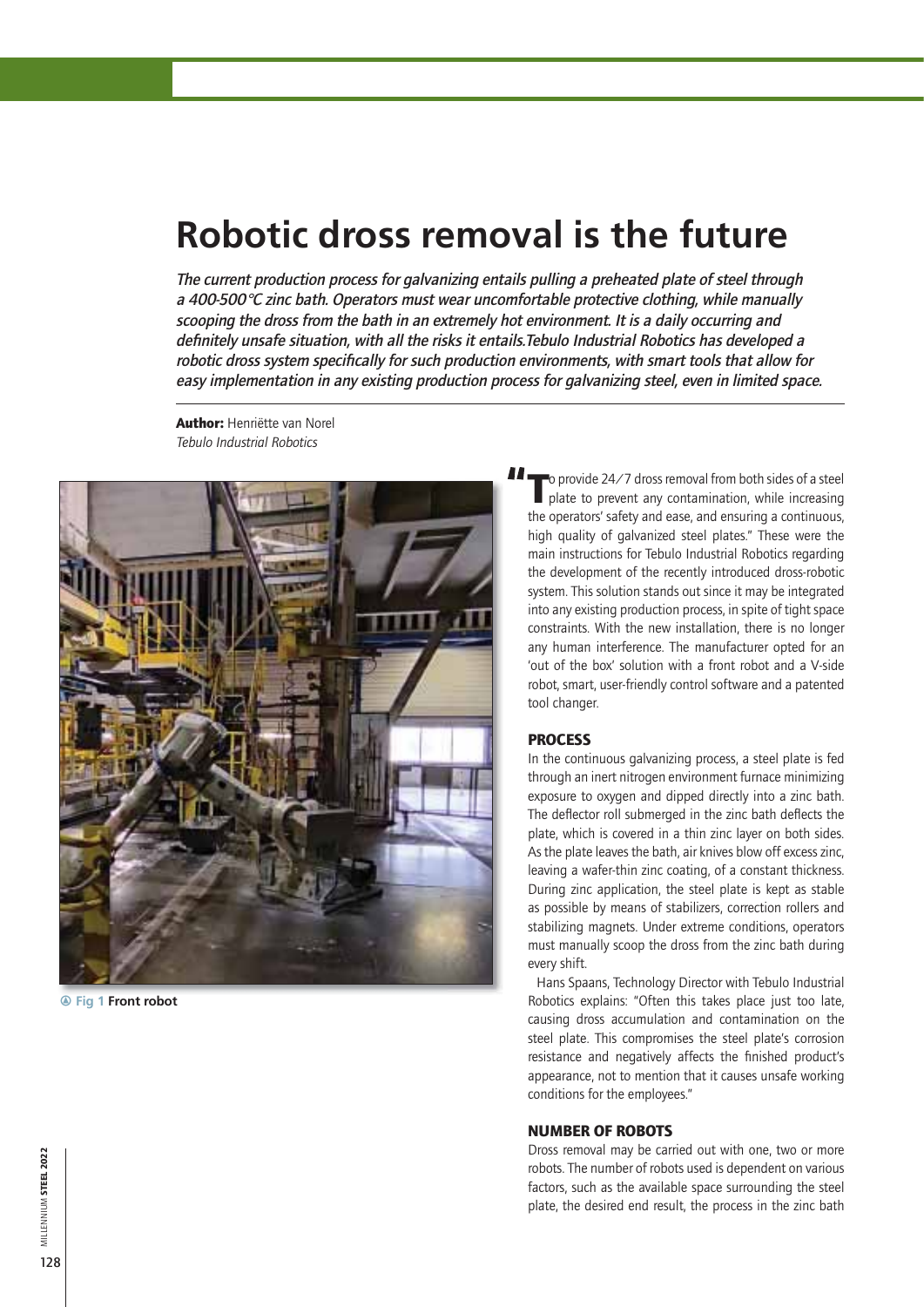### **CONTROL & AUTOMATION**

and the available investment budget. In existing zinc baths the installation of two robots is quite a challenge, as space is limited. Such a situation requires a creative and safe solution, so that the existing installation remains fully intact, while the use of robots allows for the most optimized processing. This was realized by suspending a V-side robot from an overhead rail system over the zinc bath. It was equipped with various tools and programmed to co-operate with the front-side robot (*Figures 1 & 2*).

The track from which the V-side robot was suspended was attached to the existing steel structure of the furnace, allowing it to move from left to right and vice versa. To ensure the required rigidity in this construction, an additional gantry was added to support the track. The V-side robot works with two types of rakes on the steel plate's rear (V-side) and ensures that the dross is offered in a controlled way to the front-side robot's operational area, so that the latter can handle the dross-removal process from there. Both robots operate with an in-house designed tool changer to ensure a maximum flexibility to select the tool made to measure for each individual project application to accomplish an optimized dross removal process. There are two types of rakes for the V-side robot and a total of four types of rakes and shovels for the front robot. It is important that the zinc bath be disturbed as little as possible.

#### **TOOL CHANGER**

Of particularly note is the fully mechanically operated, patented tool changer system. This system consists of a tool station with individual rakes and shovels as well as a robot actuated tool changer (EOAT  $-$  End of Arm Tooling) with an ingenious attachment system, as shown in *Figure 3*. The entire tool changer system is suitable for the harsh environment. Most of the tool changers on the market are pneumatically, or electrically driven and therefore less suitable for use in heavy-duty environments contaminated by zinc dust. This is what prompted the idea to develop a suitable tool changing system, where the robot with a robust gripper can fetch, return and secure the tools by itself. Thanks to the use of robotic movements additional cylinders and electric actuators are now superfluous. The result is a patented robust solution called the robotactuated tool changer. The tool station is set up within the robot's reach. As soon as the robot removes a tool, it is mechanically locked in place with the robust coupling mechanism, measured and calibrated.

for tools to end up in the wrong place during changing.  $\triangleright$ After use, the tool is replaced and unlocked, which is done via a unique pick-up and parking spot or a kind of key system, based on the Japanese poka-yoke system. The key system is secure, such that each tool has a pickup point with its own design. This makes it impossible



**A** Fig 2 V-side robot on a track with the tool **station**



 $\circledR$  Fig 3 Front robot changing tool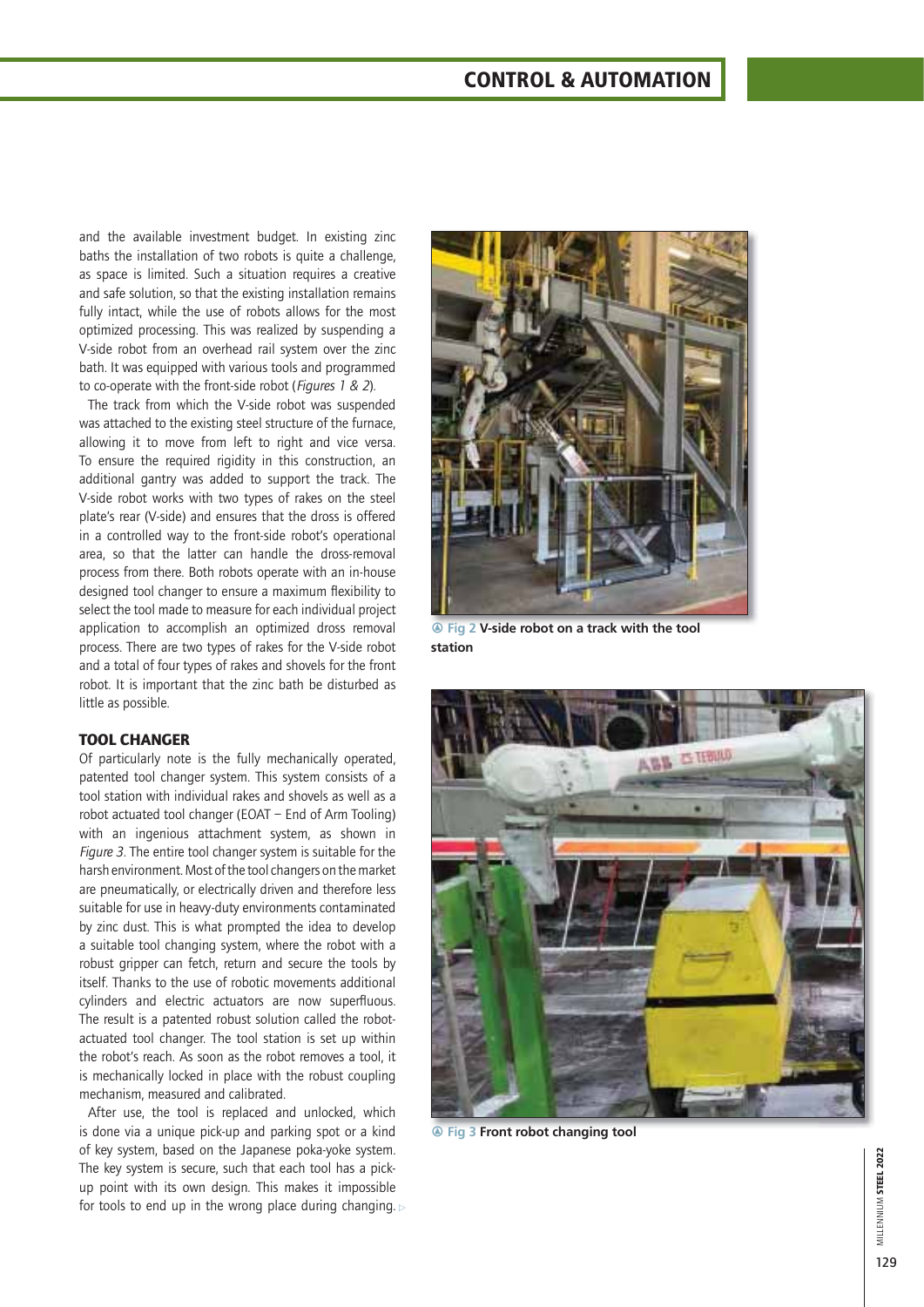## **CONTROL & AUTOMATION**



**A** Fig 6 Front robot filling the dross bin

all dross scooped from the zinc ends up. Once the empty dross bin is put in its place, the robot is able to detect and confirm its correct position and monitor the fill level, with a sensor integrated into the robot arm (*Figure 6*). When the dross bin is almost full, the sensor reports this to the HMI, so that the operator can replace the bin in time. Moreover, the dross bin tray's level is displayed on the HMI (*Figure 7*).



**@ Fig 7 Dross bin status** 

#### **REMOVABLE FRONT ROBOT**

In cases where the steel plate breaks, or if the operator needs more space during a stoppage, the front robot may simply be removed from its spot by a forklift. This creates a completely even, flush floor area, free of trip hazards. An optional winch drive may be set up in the free space to haul the steel plate back into position. Moreover, the free space may be utilised to safely perform necessary tasks for the zinc bath. There is an ingenious robot fastening construction, which allows for continuous positioning accuracy, particularly when considering removing or returning the robot.

#### **CONCLUSION**

The introduction of the aforementioned robotic dross removal system, has substantially improved operator working conditions, as well as the zinc plate quality. This development is extremely interesting for types of industry where continuous high product quality and operator safety are absolute requirements. **MS**

**Henriëtte van Norel is Director of van Norel Management** *Consultancy, based in The Netherlands, working here on behalf of Tebulo Industrial Robotics.*

**CONTACT:** henriëtte@vannorel.com

## MILLENNIUM **STEEL 2022** MILLENNIUM STEEL 2022 131